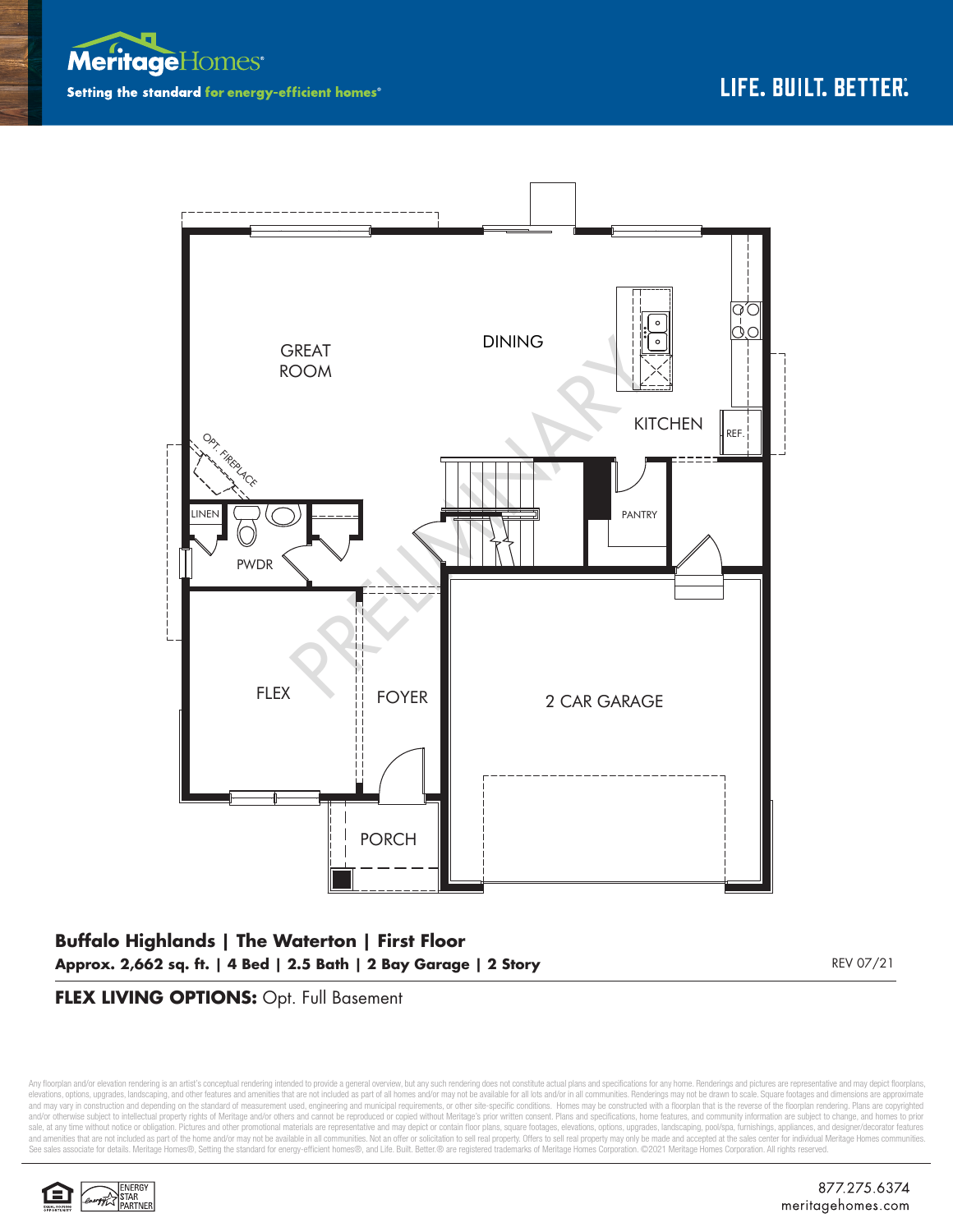



## **Buffalo Highlands | The Waterton | Second Floor Approx. 2,662 sq. ft. | 4 Bed | 2.5 Bath | 2 Bay Garage | 2 Story**

Any floorplan and/or elevation rendering is an artist's conceptual rendering intended to provide a general overview, but any such rendering does not constitute actual plans and specifications for any home. Renderings and p elevations, options, upgrades, landscaping, and other features and amenities that are not included as part of all homes and/or may not be available for all lots and/or in all communities. Renderings may not be drawn to sca and may vary in construction and depending on the standard of measurement used, engineering and municipal requirements, or other site-specific conditions. Homes may be constructed with a floorplan that is the reverse of th and/or otherwise subject to intellectual property rights of Meritage and/or others and cannot be reproduced or copied without Meritage's prior written consent. Plans and specifications, home features, and community informa sale, at any time without notice or obligation. Pictures and other promotional materials are representative and may depict or contain floor plans, square footages, elevations, options, upgrades, landscaping, pool/spa, furn See sales associate for details. Meritage Homes®, Setting the standard for energy-efficient homes®, and Life. Built. Better. @ are registered trademarks of Meritage Homes Corporation. ©2021 Meritage Homes Corporation. All